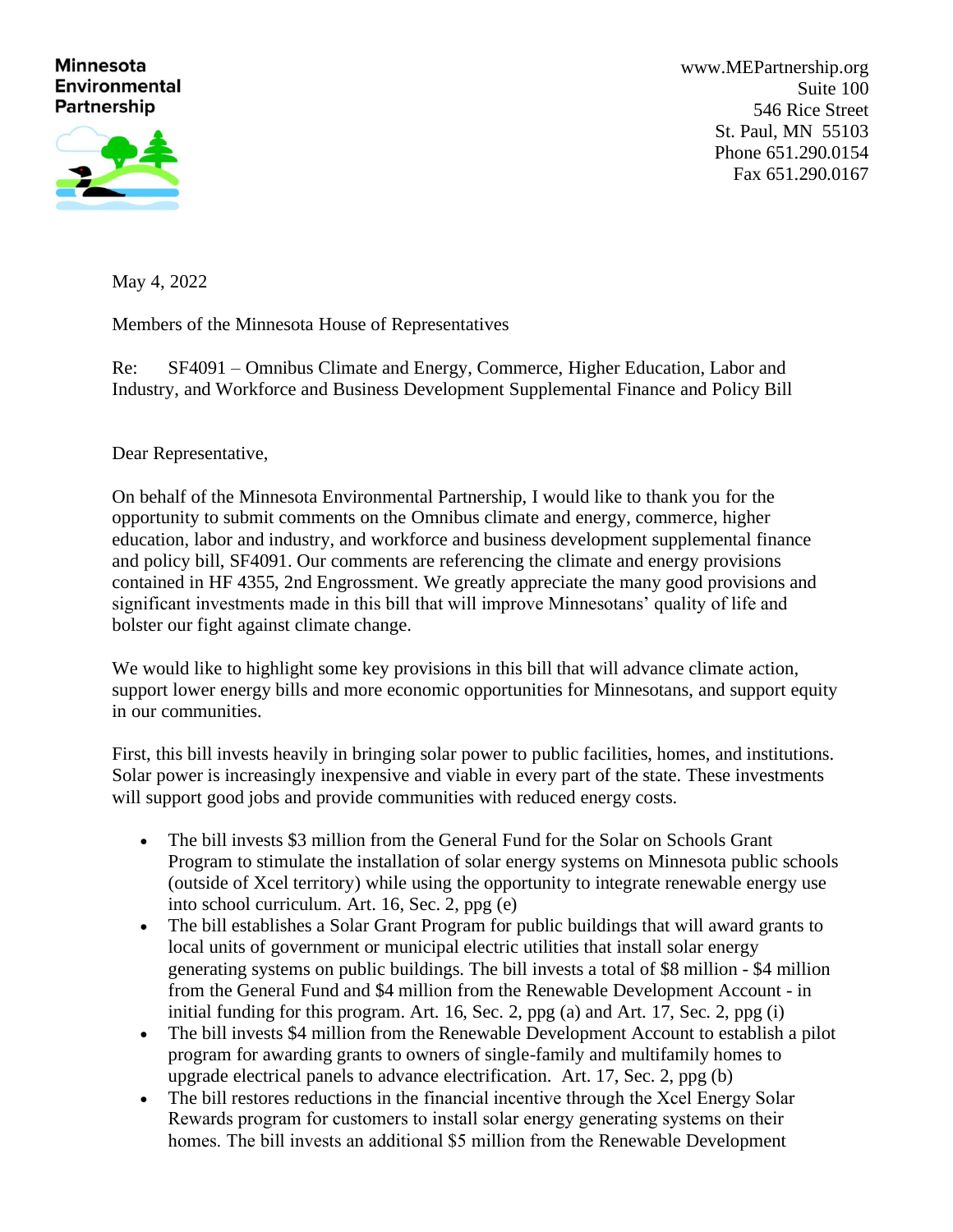Account in FY 2023 and 2024 and ongoing base funding of \$10 million in 2025. Art. 17, Sec 2,  $ppg(g)$ 

- This bill removes barriers that prevent Minnesotans that live and own homes in homeowner associations from installing rooftop solar systems on their homes. Around one-quarter of Minnesotans live in one of the over 7,700 HOAs. This will increase the growth of rooftop solar in the state, as well as reduce energy bills and increase the value of people's homes. Art. 21, Sec. 11
- This bill invests \$4 million from the Renewable Development Account to create a new solar battery incentive program in the Xcel territory to help people that add batteries to their solar arrays. Art. 17, Sec. 2, ppg (h)

Second, this bill invests in electric vehicle charging infrastructure that will play a crucial role in supporting the adoption of EVs in Minnesota. Vehicle electrification is a crucial part of reducing Minnesota's transportation emissions and improving air quality.

- The bill invests a total of \$1 million \$500,000 from the General Fund and \$500,000 from the Renewable Development Account - to install a network of electric vehicle charging stations in public parking facilities in county government centers. Art. 16, Sec 2, ppg (h) and Art. 17, Sec 2, ppg (f).
- The bill invests \$4.1 million to install electric vehicle charging stations in public parking facilities located in state and regional parks. Art. 16, Sec. 7
- The bill invests \$2.1 million to install electric vehicle charging stations at highway safety rest areas. Art. 16, Sec. 7, ppg (a)
- The bill provides \$133,000 to enable modification of the State Building Code to address needs for electric vehicle charging in parking facilities in new commercial and multifamily buildings that provide on-site parking. Art. 16, Sec. 8, ppg (a)
- The bill invests \$3 million for Metropolitan Council to purchase EV buses, a critical boost to Metro Transit's work to electrify its bus fleet. Art. 17, Sec. 3

Third, the bill invests in weatherization for Minnesota homes. Buildings are one of the largest and most challenging sectors for carbon emissions and improving weatherization will help to sharply cut those emissions and save Minnesotans money on their energy bills, especially benefitting lower income communities by making their homes more energy-efficient and safe.

• The bill invests \$30 million in one-time dollars to provide grants to community action agencies and other agencies to weatherize residences and to install preweatherization measures in residential buildings occupied by eligible low-income households. We are especially pleased to see that this investment will be ongoing with a base of \$15 million. Art. 16, Sec. 2, ppg (b)

Fourth, the bill invests a total of \$20 million in Minnesota's competitiveness account, a funding vehicle that enables the state to leverage federal dollars for clean energy projects, and short-term capacity needs to help businesses, the state and disadvantaged communities across Minnesota to compete for the opportunities created by this law.

- The bill includes \$10 million in General Fund dollars to the state competitiveness account to leverage federal formula and competitive funds for energy-related infrastructure and clean energy investments in Minnesota. Art. 16, Sec. 2, ppg (f)
- The bill includes \$10 million in Renewable Development Fund dollars for similar investments, which must specifically benefit customers of Xcel Energy or the Prairie Island Indian Community or its members - the latter of whom bear the burden of nuclear waste storage on their land. Art. 17, Sec. 2, ppg (j)